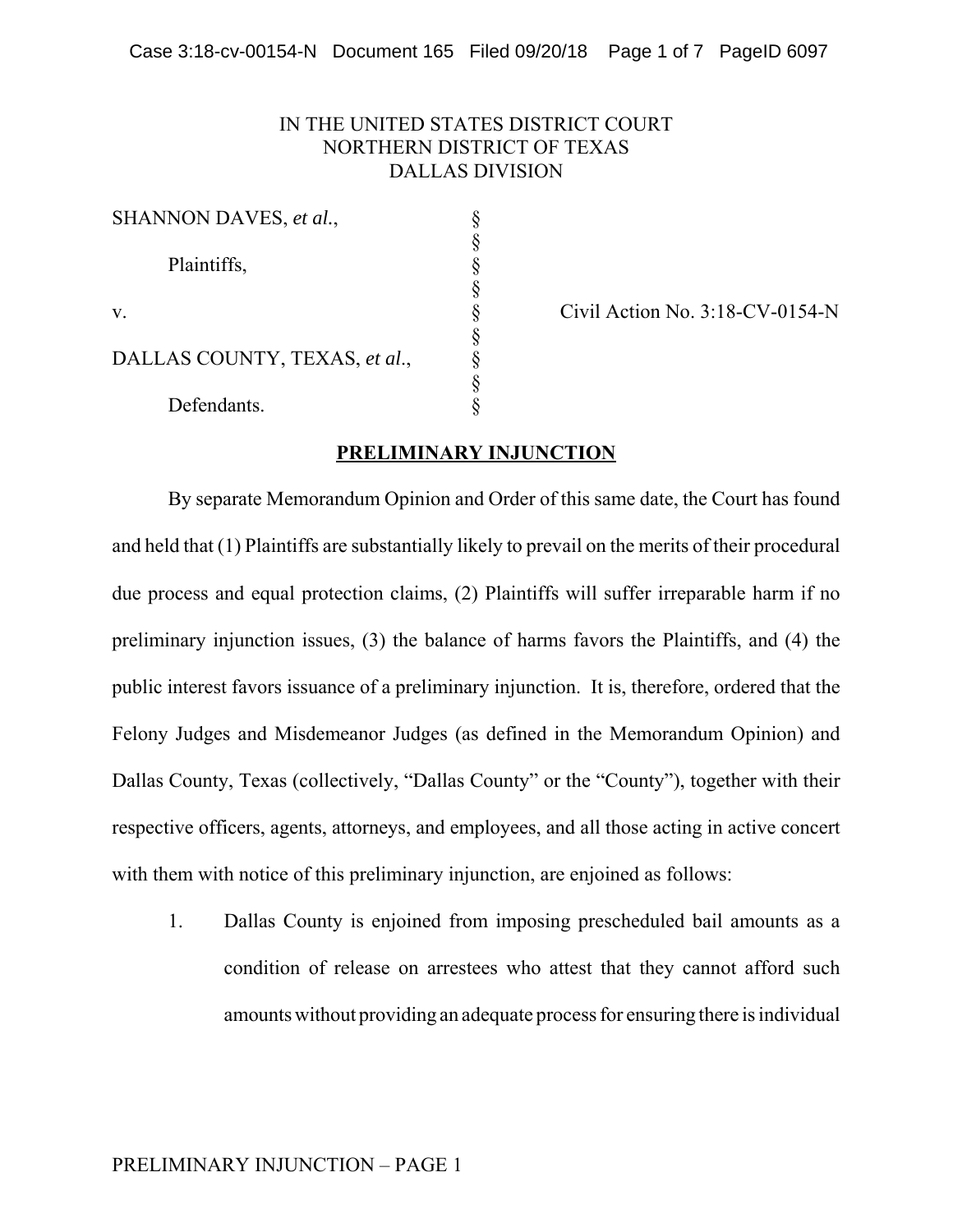consideration for each arrestee of whether another amount or condition provides sufficient sureties.

- 2. Pretrial Service staff, as County employees and subject to its policies, must verify an arrestee's ability to pay a secured financial condition of release by an affidavit, and must explain to arrestees the nature and significance of the verification process.
- 3. The purpose of the explanation is to provide the notice due process requires: that a defendant's state constitutional right to be bailable by sufficient sureties is at stake in the proceedings. Pretrial services must deliver completed affidavits to the Dallas County Sheriff's Office before a declarant's probable cause hearing.
- 4. The affidavit must give the arrestee sufficient opportunity to declare under penalty of perjury, after the significance of the information has been explained, the maximum amount of financial security the arrestee would be able to post or pay up front within 24 hours of arrest. The affidavit should ask the arrestee to provide details about his or her financial situation sufficient to help the County make reliable determinations regarding the amount of bail that would provide sufficient sureties, including: 1) arrestee and spouse's income from employment, real property, interest and dividends, gifts, alimony, child support, retirement, disability, unemployment payments, public-assistance, and other sources; 2) arrestee and spouse's employment history for the prior two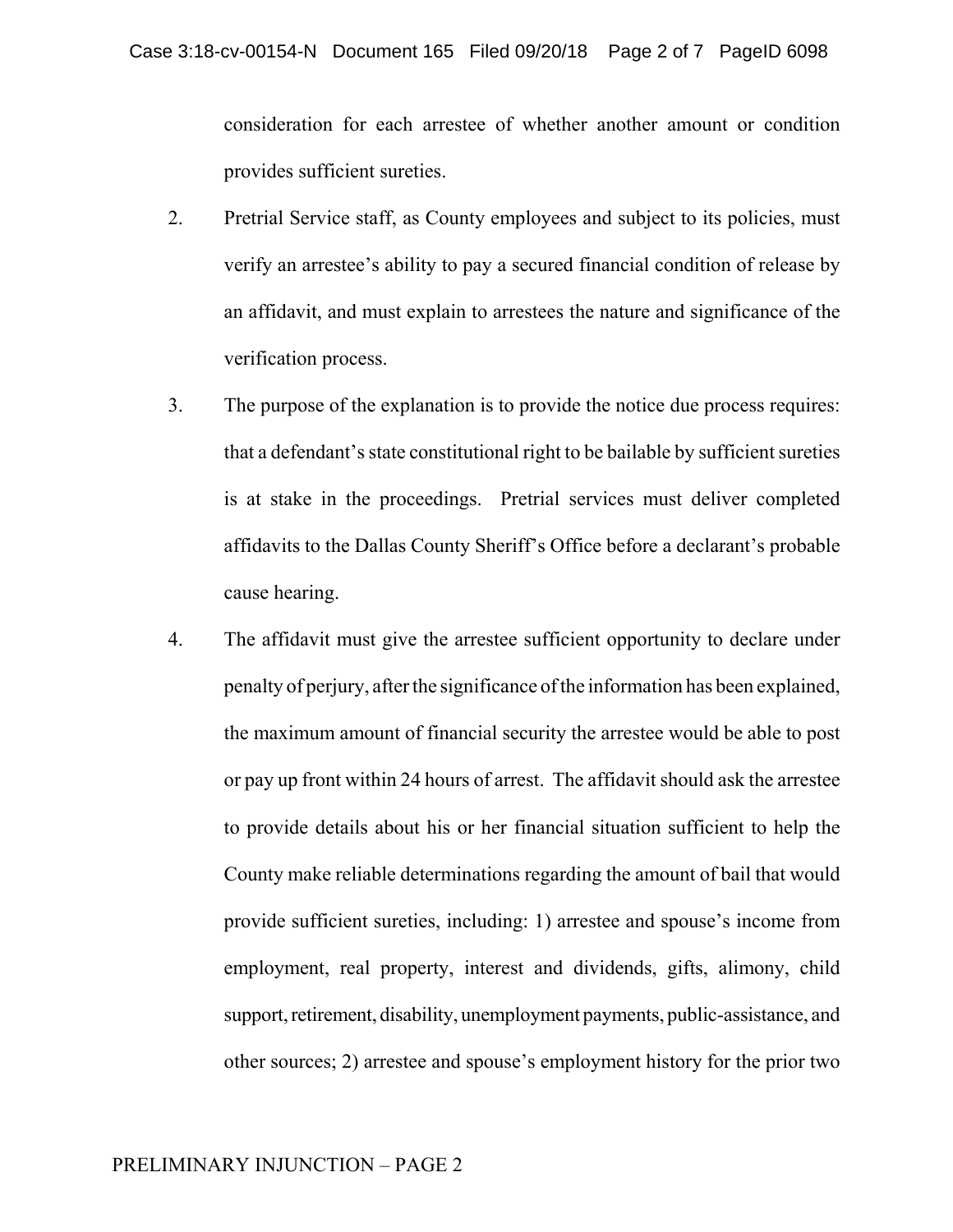years and gross monthly pay; 3) arrestee and spouse's present cash available and any financial institutions where cash is held; 4) assets owned, e.g., real estate and motor vehicles; 5) money owed to arrestee and spouse; 6) dependents of arrestee and spouse, and their ages; 7) estimation of itemized monthly expenses; 8) taxes and legal costs; 9) expected major changes in income or expenses; 10) additional information the arrestee wishes to provide to help explain the inability to pay. The question is neither the arrestee's immediate ability to pay with cash on hand, nor what assets the arrestee could eventually produce after a period of pretrial detention. The question is what amount the arrestee could reasonably pay within 24 hours of his or her arrest, from any source, including the contributions of family and friends.

- 5. The purpose of this requirement is to provide a better, easier, and faster way to get the information needed to determine a defendant's ability to pay.
- 6. The affidavit can be completed within 24 hours after arrest.
- 7. The court does not order relief against the Magistrates, the Misdemeanor Judges, or the Felony Judges in their judicial or legislative capacities.
- 8. Defendants who are not subject to: (1) formal holds preventing their release from detention; (2) pending mental-health evaluations to determine competency; or (3) pretrial preventive detention orders for violating a condition of release for a crime of family violence, have a constitutionally protected state-created liberty interest in being bailable by sufficient sureties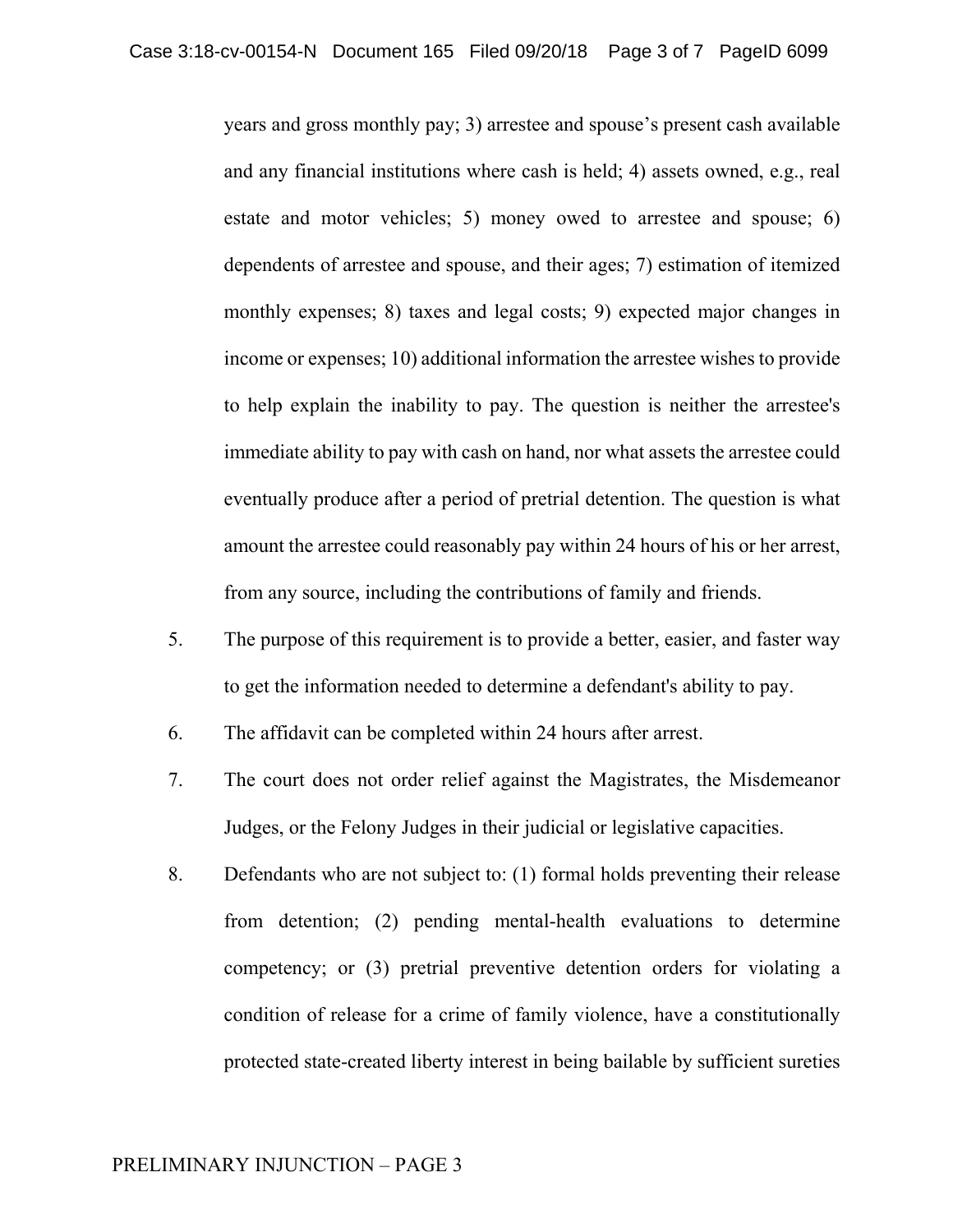before trial. If a defendant has executed an affidavit showing an inability to pay secured money bail and the Magistrate does not order release either: (1) on an unsecured personal bond with nonfinancial conditions of release; or (2) on a secured money bond for which the defendant could pay a commercial surety's premium, as indicated on the affidavit then the defendant is entitled to a hearing within 48 hours of arrest in which an impartial decision-maker conducts an individual assessment of whether another amount of bail or condition provides sufficient sureties. At the hearing, the arrestee must have an opportunity to describe evidence in his or her favor, and to respond to evidence described or presented by law enforcement. If the decision-maker declines to lower bail from the prescheduled amount to an amount the arrestee is able to pay, or impose an alternative condition of release, then the decisionmaker must provide written factual findings or factual findings on the record explaining the reason for the decision, and the County must provide the arrestee with a formal adversarial bail review hearing before a Misdemeanor or Felony Judge. The Dallas County Sheriff is thus authorized to decline to enforce orders requiring payment of prescheduled bail amounts as a condition of release for said defendants if the orders are not accompanied by a record showing that the required individual assessment was made and an opportunity for formal review was provided. All nonfinancial conditions of release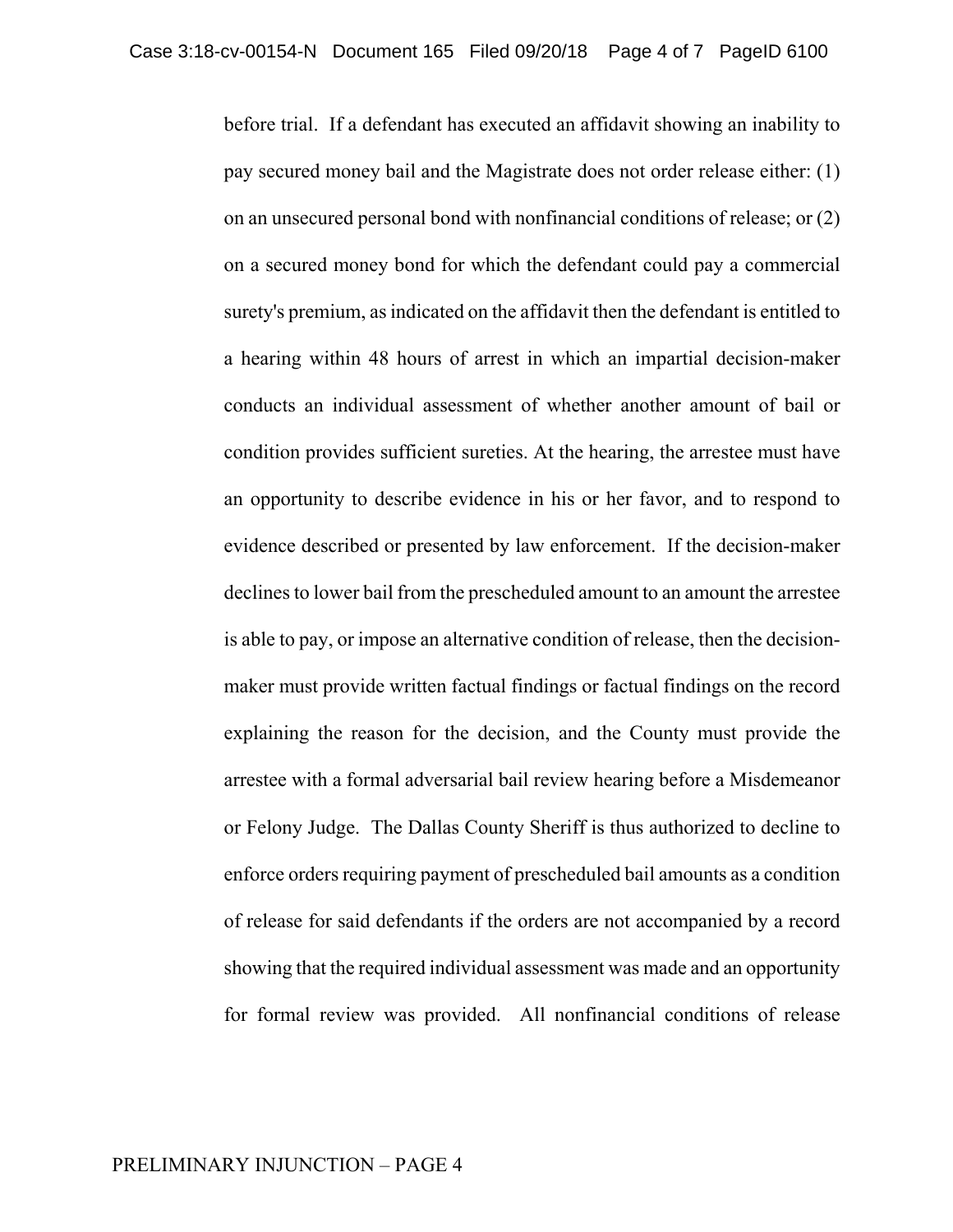ordered by the Magistrates, including protective orders, drug testing, alcohol intake ignition locks, or GPS monitoring, will remain in effect.

- 9. The purpose of this requirement is to provide timely protection for the state-created liberty interest in pretrial release and to prevent the pretrial detention of a defendant on a financial condition when that defendant would be able to obtain release by paying but is unable to do so. By "promptly," the court means on the same time frame of release that a defendant who paid a secured money bail would receive being bailable by sufficient sureties and to prevent the automatic imposition of prescheduled bail amounts without an adequate process for ensuring that there is individualized consideration of whether another amount or condition provides sufficient sureties.
- 10. To enforce the 48-hour timeline, the County must make a weekly report to the district court of defendants identified above for whom a timely individual assessment has not been held. The County must also notify the defendant's counsel and/or next of kin of the delay. A pattern of delays might warrant further relief from the district court. Because the court recognizes that the County might need additional time to comply with this requirement, the County may propose a reasonable timeline for doing so.
- 11. The purpose of this requirement is to give timely protection to the state-created liberty interest in being bailable by sufficient sureties by enforcing federal standards indicating that 48 hours is a reasonable time frame for completing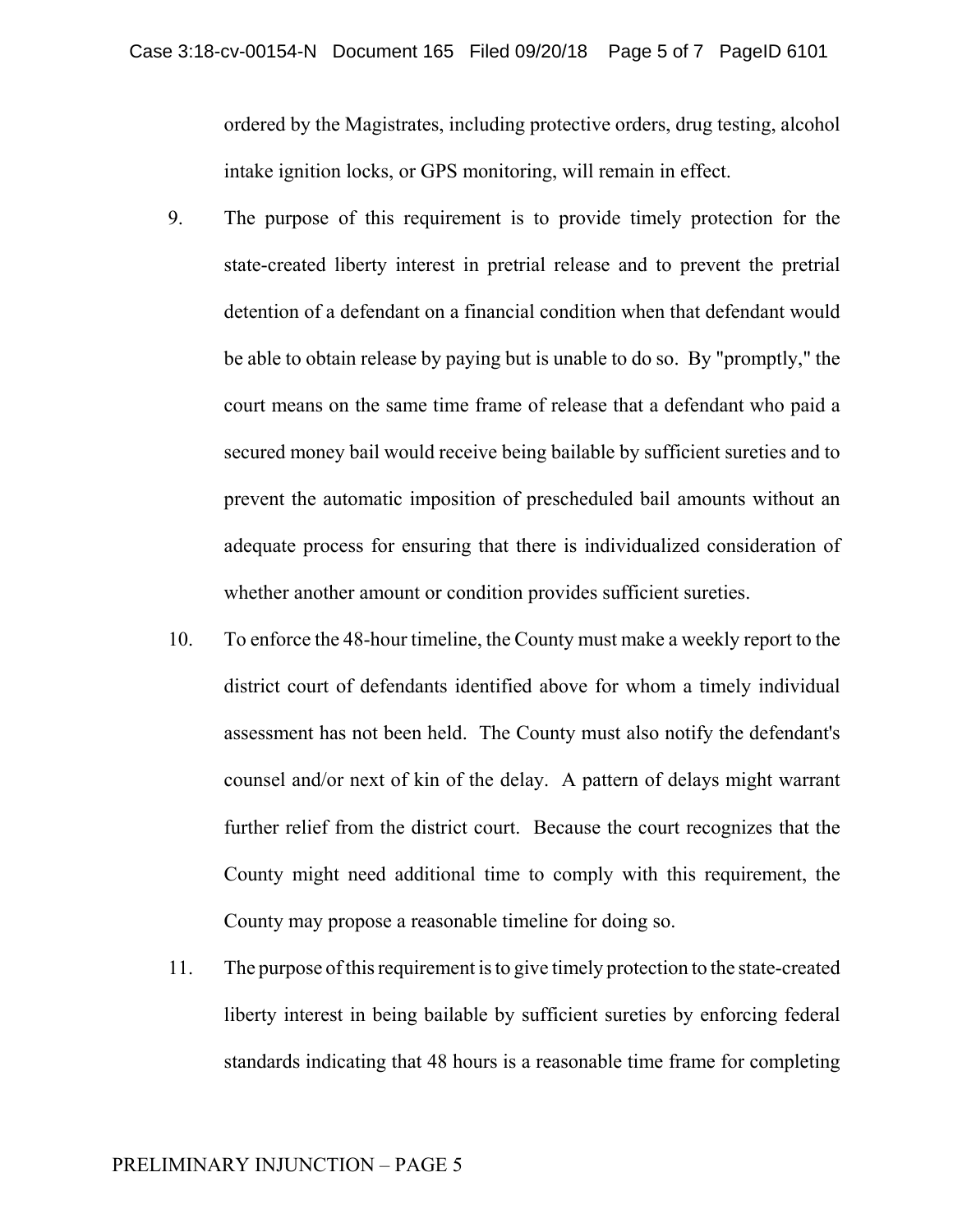the administrative incidents to arrest. The 48-hour requirement is intended to address the endemic problem of arrestees being detained until case disposition and pleading guilty to secure faster release from pretrial detention.

- 12. For defendants who are subject to formal holds and who have executed an affidavit showing an inability to pay the secured financial condition of release, the Sheriff must treat the limitations period on their holds as beginning to run the earliest of: (1) after the probable cause hearing; or (2) 24 hours after arrest. The purpose of this requirement is to ensure that defendants are not prevented from or delayed in addressing their holds because they are indigent and therefore cannot pay a secured financial condition of release.
- 13. Defendants who do not appear competent to execute an affidavit may be evaluated under the procedures set out in the Texas Code of Criminal Procedure Article 16.22. If competence is found, the defendant is covered by the relief the court orders, with the exception that the 24-hour period begins to run from the finding of competence rather than from the time of arrest. As under Article 16.22, nothing in this order prevents the misdemeanor arrestee from being released on secured bail or unsecured personal bond pending the evaluation.

Absent further Order of this Court, this preliminary injunction will take effect thirty (30) days from the date of this order. Pursuant to Federal Rule of Civil Procedure 65(c), the Court waives the requirement of a bond.